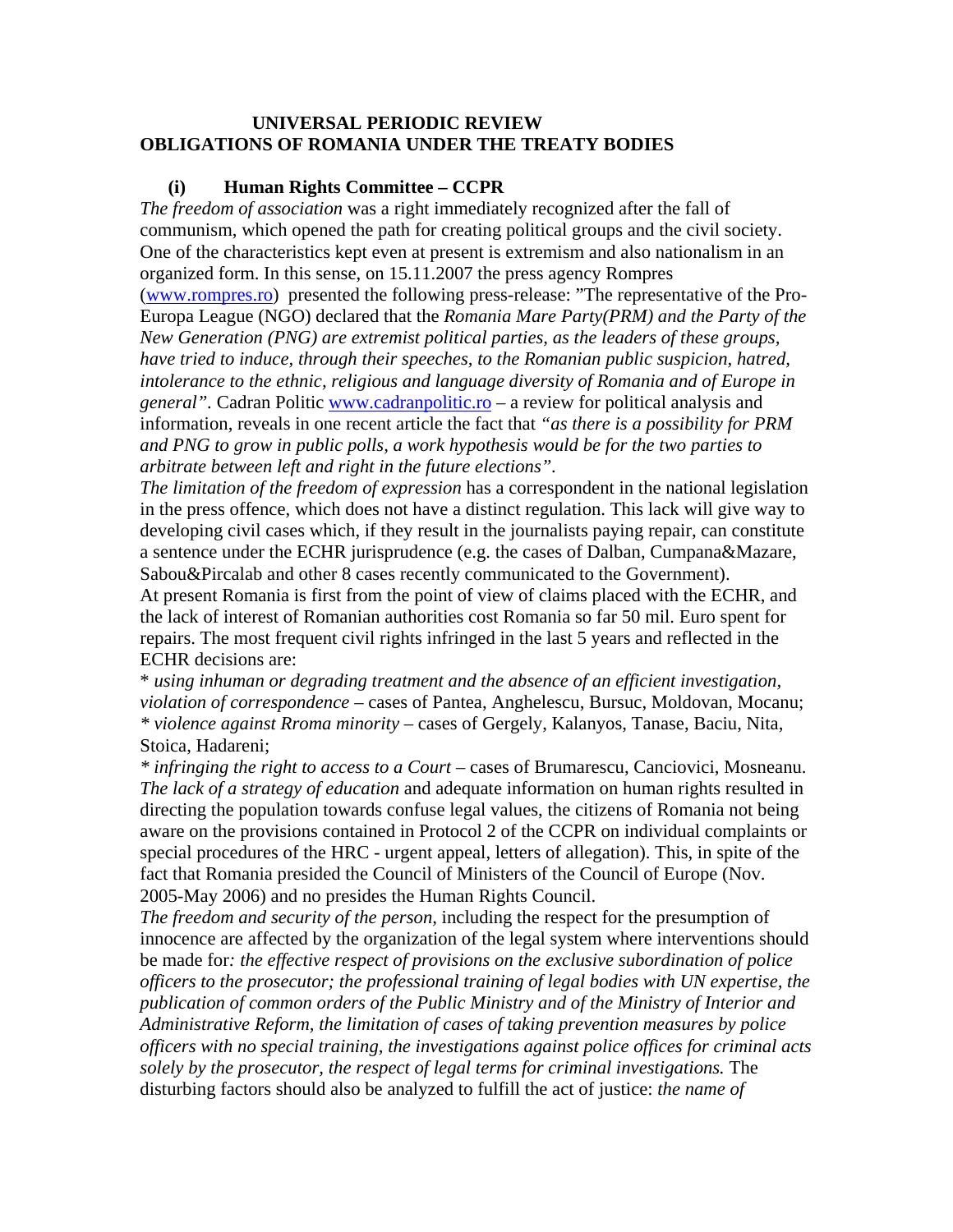*prosecutor's offices which are called "near the Court", the lack of difference between the prosecutors and judges from the point of view of their title of "magistrates", the resemblance in clothes worn by prosecutors and judges, the physical setting of the prosecutor in the topography of the Courts which is now next to the judge, the maintenance of the prosecutor in the introduction part of mentions of judge decisions, the annulment of the privileged treatment of the prosecutor related to the circulation of files and applying similar conditions with those of the lawyers, the existence of privileges during the solutions of files by admitting the presence of a prosecutor with a leadership role and not the one who should lead the meeting, "the transfer" of prosecutors as judges due to the assimilation of their title of "magistrates" in a procedure with a minimum of formalities which could result in incompatibilities in the measure of preventive arrest.* 

### **(ii) Committee on economic, social and cultural rights – CESCR**

According with a study made by the Soros Foundation [\(www.osf.ro](http://www.osf.ro/) released for the public on 07.12.2007) in 2007 Romania has a very high poverty rate in the European context, the absolute poverty rate being of 35% in Moldova, which is an area with a percentage of 77% poorer than the national average. The persons identified as "lower class" are predominantly localized in areas of poverty of rural and periphery areas. The Global Report of human development on 2007 for Romania reveals the most important characteristics of the situation: *the crisis of employment force and the decline of the population.* The gravity of problems signaled is related to the fact that the life hope at birth is the lowest in Europe and infant death is the highest among EU states. According with charts made by the UNDP, Romania is *72nd worldwide on the income per person, life hope and level of education of the population* (the illiterate population represents 3%).

The information of the National Statistics Institute ([www.insse.ro](http://www.insse.ro/) for 2006) reveal that only 53% of Romanian homes have water and that the city standards are precarious. The active population is of 10,5 million persons from an approximate total of 21 mil. of which  $\frac{1}{2}$  mil. are unemployed. 50% of the inactive persons, approximately 10,5 mil, are pensioners, 40% pupils or students and 10%, although they could work, are supported by someone (1,1 mil. housewives, 100.000 prisoners/arrested persons).

Even if the World Bank (web.worldbank - remarks in a study (June 2007) that the economic growth during 2000-2006 ( $5 - 6$  %/annually) resulted in reducing the absolute poverty, *the unequal level of incomes was maintained, as there are areas and social categories affected by extreme poverty.* 

This information make it compulsory that Romania approach the progressive side of the mechanism of reform for the implementation of the ICSCR provisions. *(Attn: E/CN.4/2003/5/Add.2; E/CN.4/2005/51/Add.4: E/CN.4/2004/63/Add.2)* 

# **(iii) Committee on the elimination of racial discrimination – CERD**

The special needs of the Rroma population come from an insufficient mechanism of national institutions on: *a) measures for improving the life conditions (hygiene, education and social security of children) and b) the prevention of discrimination.* The Report of the Objectives of Development of the Millennium according with the UN Plan of action for the prevention of poverty (2005) presents the situation where "the Rroma population is 5 times more exposed to severe poverty and represent 12,5% of the total of poor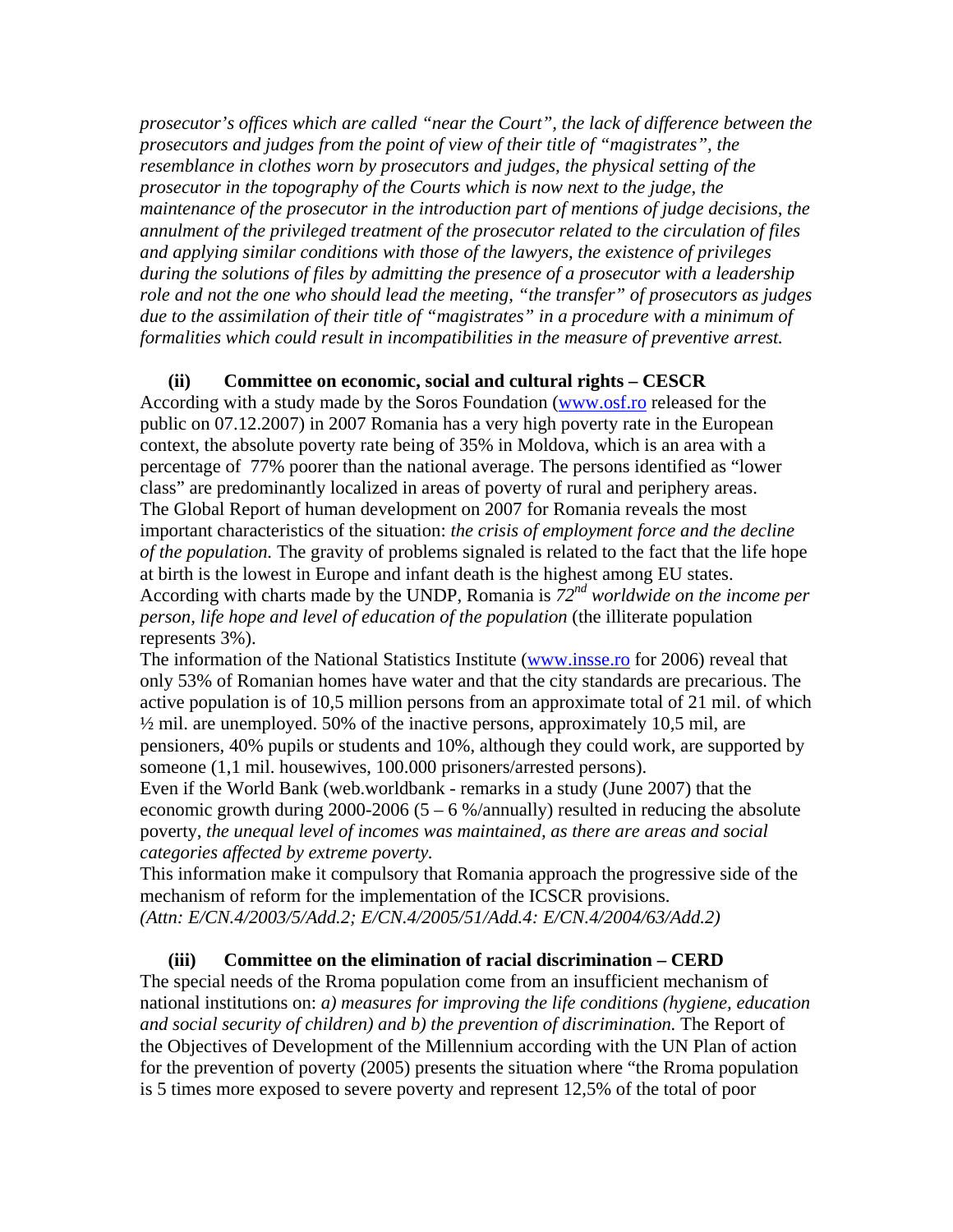population, more than 50% of the Rroma individuals living in severe poverty". The World Bank (in their study on the policy on social protection in Romania - 2007) draws attention on the fact that rural areas in the North-East of Romania, the Rroma population, the youth and those with a low level of education where poverty has a higher incidence, need special and flexible programs, as well as social protection measures.

The national action plan, *The Decade of Rroma Inclusion* (2005-2015) which has priorities such as the creation of conditions for education, access on the labor market and access to health, is mainly based on the national legal framework (according with the provisions of the Penal Code, discrimination is punished as a crime) and on the National Committee for the Prevention of Discrimination (a unique national entity, created subsequent to obligations resulted from the documents of the Durban Conference in 2001) with many attributions in approaching discrimination – focusing on ethnical, sexual, religious, gender minorities, etc.), to which the direct access of the Rroma population is inexistent because of the lack of information provided on the existence of this institution.

*The Council of Europe bodies* (ECSR and ECRI) have repeatedly requested that the Governments set a priority in solving the living conditions of the Rroma population. First of all, Romania should be preoccupied by improving the accommodation conditions, identifying all types of accommodation (houses, caravans and mobile homes) depending on the traditions of organization for all different lifestyles (sedentary, semi-nomadic or nomadic).

*In the annex we present documents revealing the critical situation of Rroma nationals in Romania related to the state institutions focused on discrimination and torture – case in Lunca Cetatuii, Iasi county.* 

*(Attn: Amnesty International Reports, Romania 2006, 2007 – [www.amnesty.org\)](http://www.amnesty.org/)* 

#### **(iv) CEDAW Committee**

Although The Convention on the elimination of all forms of discrimination against women was ratified by Romania in 1981, the democratic governments after 1989 neglected the matter of women's rights. Among the worst phenomena affecting women's life in Romania are *discrimination and violence* (domestic violence, women traffic, prostitution, pornography and violence against women through the media) and as a separate special subject *the discrimination and violence of women in rural areas, whose existence is not even considered by the governants.* 

SIRDO's preoccupation during the 17 years of activity focused on *domestic* violence, as a pervert form in the private area of violence against women, with serious infringements of human rights. In spite of all pressures of the civil society, the measures that should have been applied following the Beijing Conference *("Beijing+5")* and those states in the *UN Declaration on the Elimination of Violence against Women,* the regulation of legal provisions, the creation of an institutional framework as well as the organization of public campaigns were determined, on the one hand, by the *process of adhering to the EU* and on the other hand *by the Campaign of the Council of Europe for the prevention of domestic violence in 2006-2008.* Law 217/2003 for the prevention of domestic violence has lacks that need to be revised carefully. The main problems resulting from the inconsistency of the law were signaled by SIRDO to the UN Commission on Human Rights (E/CN.4/2000/NGO/42; E/CN.4/2005/NGO/88; E/CN.4/2006/NGO/9) and are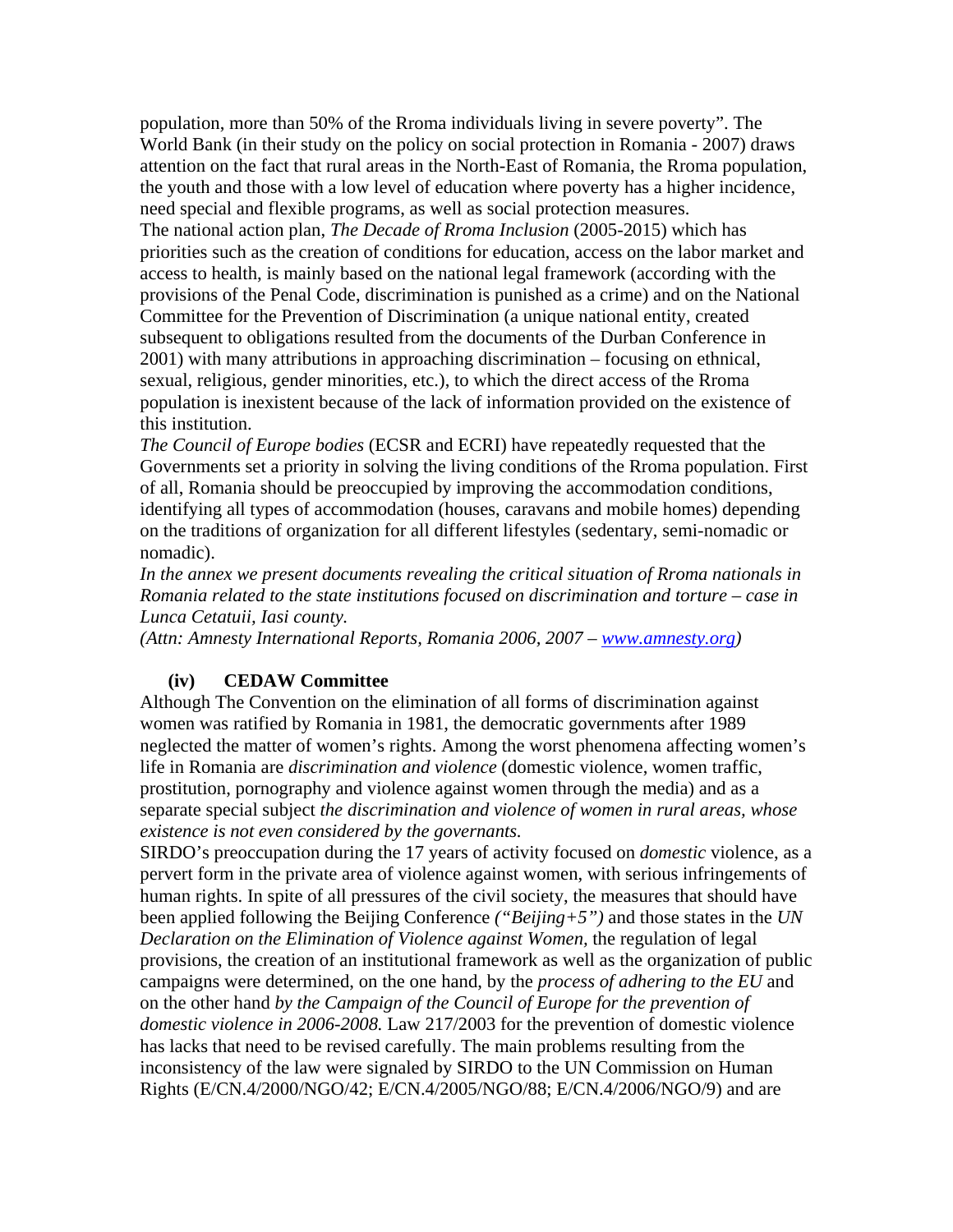still standing. The statistics presented by the National Agency for the Protection of the Family [\(www.anfp.ro](http://www.anfp.ro/)), the specialized body of the central public administration with competence in the field, reveal the following officially registered aspects: *\* 2004 – 8104 cases, of which 84 deaths;\* 2005 – 9537 cases, of which 169 deaths;\* 2006 – 9372 cases, of which 151 deaths;\* 2007 (first 6 months) – 6717 cases of which 103 deaths.*  Compared to these figures, the statistics are ampler and can be completed by the high number of imprisonments for violence against the person deriving from the family environment. Faced with this reality, Romania should urgently proceed to *reviewing the legal framework, grant an adequate budget for the organization of shelters for the victims as well as to institute specialized courts for judging cases of domestic violence. (Attn: Romania should be attention to the CEDAW/C/ROM/CO/6; At 27 July 2007 ([www.just.ro](http://www.just.ro/)) was signed the Protocol between Ministry of Justice, Public Ministry and Ministry of Work and Family concerning cooperation for prevention and combating domestic violence with special responsibility for each department, but until now isn't visible results in this area.* 

### **(v) Committee against torture (CAT)**

For 17 years, SIRDO has been consistently preoccupied with protecting persons deprived of freedom under the impact of penal law. One of the main segments was the treatment of persons by authorities in penitentiaries and police lock-ups, under the aspect of Romania's obligations to the Convention against torture and other cruel, inhuman or degrading treatment or punishment ratified in 1990. Starting with 1999, our activity was developed together with the UN Voluntary Fund for the assistance of the victims of torture (UNVFVT), with the Special Rapporteur (UN Rapporteur on Torture, the European Committee for the prevention of Torture. The UN Commission on Human Rights was equally informed through statements in the beginning of 2000 ( the most recently is E/CN.4/2005/NGO/85: E/CN.4/2006/NGO/8) informing on the acts of torture and inhuman treatments to which the persons deprived of freedom are subjected and on the non-punishment of the torturers. Considering that the instauration of the Human Rights Council coincided with a possible reform promised by the authorities in reviewing and applying the criminal dispositions in Romania, SIRDO has temporarily closed the information materials to the HRC in this area. Still our annual reports to the UNVFVT reveal that the phenomenon increased both under the aspect of conditions of detention assimilated with torture (over-crowding, conditions under the limit of human dignity in penitentiaries and police lock-ups, punishment applied with high cruelty, beyond any admitted norms, medical services applied against the person in need) and by the police and prosecution practices in instrumenting the criminal investigation. If the demilitarization of the penitentiaries as well as that of the police meant an important step towards democracy, the practices remained unchanged, while measures for reform are still awaited for: *the organization of house arrests, setting preventive arrest at the abovethe-ground level in conditions of dignity for the persons who benefit from the presumption of innocence, the demolition of the Jilava penitentiary and its hospital which, due to the disastrous conditions, can be assimilated with instruments of torture (E/CN.4/2005/NGO/85), restrictions in using fire guns by police officers, etc.*  Revealing for this chapter are the annexes attached to the present document, the opinions of the UN Special Rapporteur on torture and of the CPT, but also the case that SIRDO's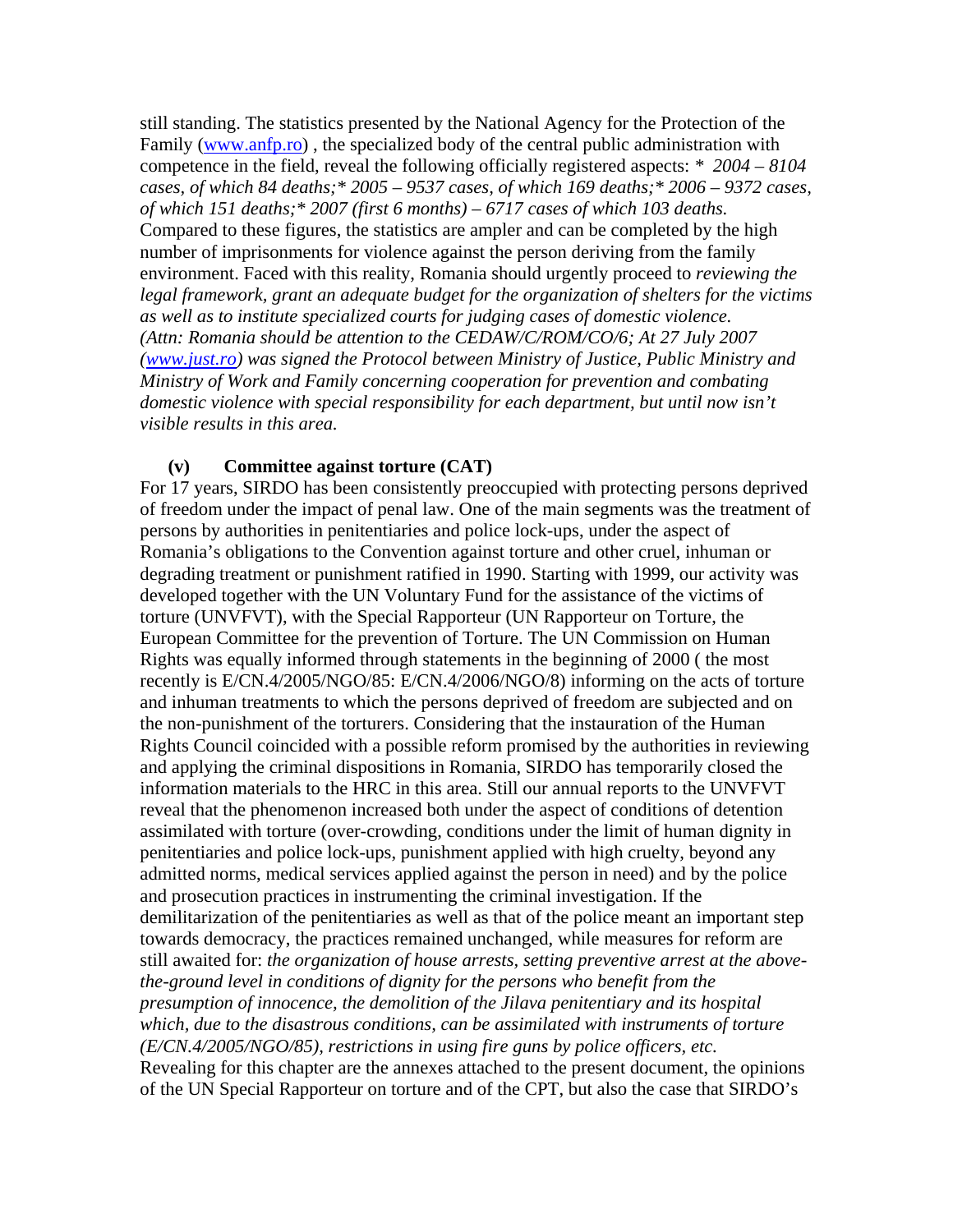lawyers supported before the ECHR for 4 years (application 22088/04 – Bragadireanu vs. Romania) where the state was sentenced on 6.12.2007 for infringing art. 1,3,7,13,14 of the European Convention.

*Considering the facts presented, we think that Romania could make the object of a claim to be sanctioned for vices of consent resulted from infringing international imperative norms (jus cogens), with the obligation to urgently ratify the Optional protocol signed on 24.09.2003. the Romanian Government should equally consider the provisions of the Committee against torture of 23 Nov. 2007 (CAT/C/GC/CRP.1/Rev4).* 

*(Attn: A/Res/61.153 – Romania should respect the rights of victims exercise the universal jurisdiction to the principle "aut dedere aut iudicare"; A/HCR/4/Add.2-15 march 2007 – Romania sould revised the application of measures that was reported).* 

# **(vi) Committee on the rights of the child (CRC)**

The Convention of the rights of the child was ratified by Romania in 1989. The system of constitutional guarantees towards the rights of the child and the policies in the major interest of the child are still unclear. In our statement to the UN Commission on Human Rights SIRDO draws attention on the *abandonment of new born in hospitals.* in spite of all concerns, at that time from UNICEF – Romania, this phenomenon continues to be present, in a reality where there can still exist children without identity who can easily become victims of illegal adoptions or of human traffic.

The research made by Human Rights Watch during February-June 2006 reveal *Romania's failure in protecting and supporting children and youths infected with HIV.*  The report of HRW (14.08.2006) presents the following aspects: *over 40% of the children infected with HIV are not part of the education system, those who do not go to school take the status of outcast, the doctors frequently refuse to treat them so to discourage them to ask for any medical care, the medication is insufficient because of the limits of the compensation budget, the mechanisms of information to authorities are inefficient, the cessation of the activity of the national commission resulted in malfunctions and the sector commission led by the Prime Minister never met in 2005 and in 2006 it had meetings with no concrete results. Romania has over 7200 persons aged 15-19 years old infected with HIV and for the youths belonging to this category, the HIV testing is compulsory to become employed. The evaluation made in the annual reports of the National Council for the prevention of Discrimination, reveals the failure of this institution to systematically approach the discrimination against persons infected with HIV.* 

A new problem for Romania is related to *the existence of children without parental care,*  following the massive migration of the labor force in developed countries. *In this sense, there is no coherent national policy, in spite of suicide cases being recorded among children who had been long abandoned in a precarious family environment or with no form of adult care.* 

*(Attn: E/CN.4/2005/78/Add.2; on 16.01.2008 "Realitatea"Romanian TV was presented the 347cases of the disappear chirdren in Romania at the end of 2007).* 

# **(vii) Committee of Migrant Workers (CMW)**

Considering the conclusions presented in the UNDP report for 2007 according with which Romania is now affected by a crisis of workers by the migration of the labor force